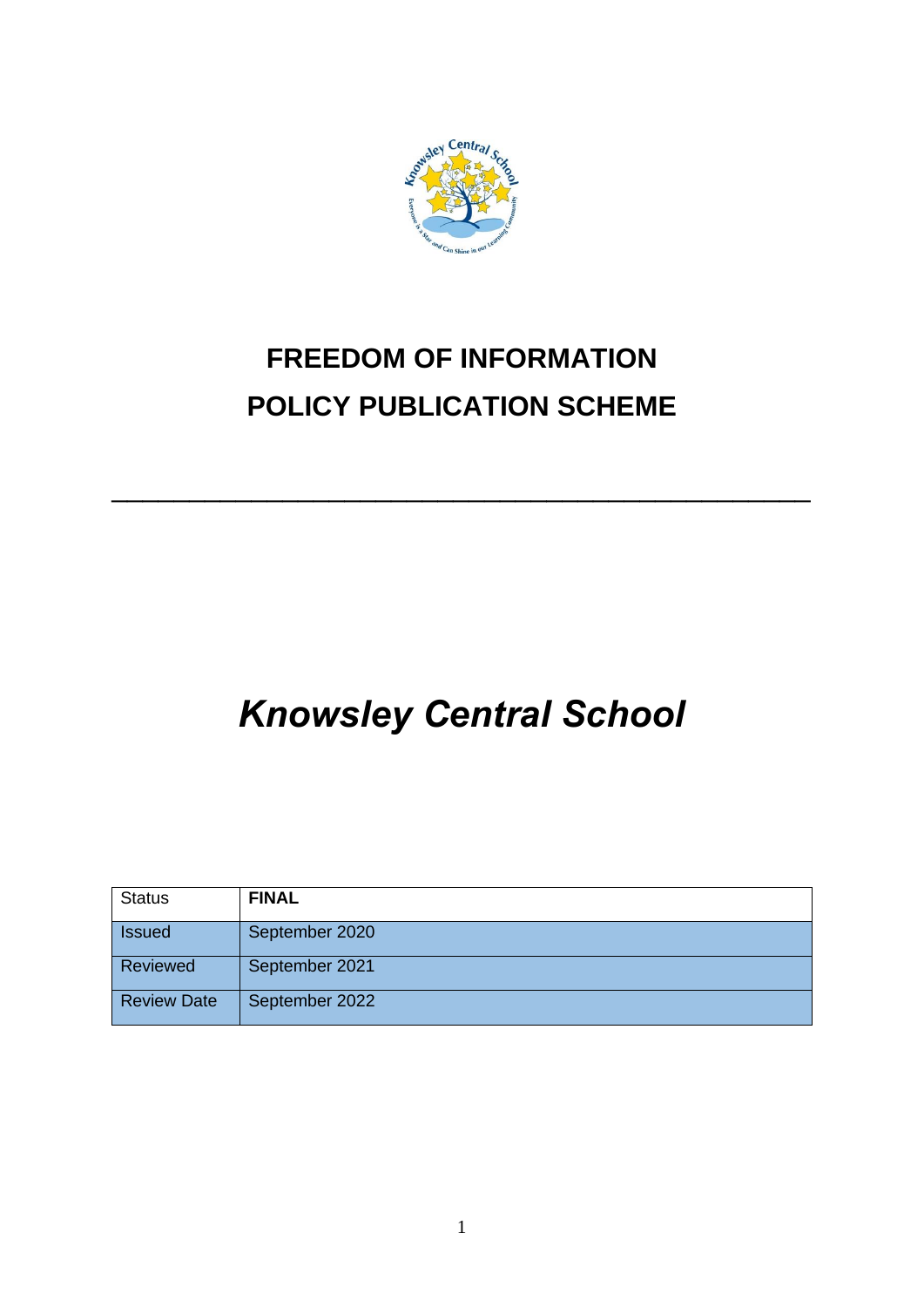#### **FREEDOM OF INFORMATION POLICY & PUBLICATION SCHEME**

#### **Introduction**

The Freedom of Information Act 2000 gives individuals the right to access official information from public bodies. Under the Act, any person has a legal right to ask for access to information held by the school. They are entitled to be told whether the school holds the information, and to receive a copy, subject to certain exemptions. While the Act assumes openness, it recognises that certain information is sensitive. There are exemptions to protect this information. Full details on how requests can be made are set out in section 1 of this policy.

Public Authorities should be clear and proactive about the information they will make public. For this reason, a publication scheme is available and can be found at section 2 of this policy.

This policy does not form part of any individual's terms and conditions of employment with the School and is not intended to have contractual effect.

This policy should be used in conjunction with the school's Data Protection Policy.

#### **Section 1 – Freedom of Information Requests**

Requests under Freedom of Information should be made to Kathy Roberts. However, the request can be addressed to anyone in the School; so all staff need to be aware of the process for dealing with requests.

Requests for information that are not data protection or environmental information requests will be covered by the Freedom of Information Act: -

*Data Protection enquiries (or Subject Access Requests/SARs)* are requests where the enquirer asks to see what personal information the school holds about the enquirer. If the enquiry is a Data Protection request, the School's Data Protection Policy should be followed.

*Environmental Information Regulations enquiries* are those which relate to air, water, land, natural sites, built environment, flora and fauna, health, and any decisions and activities affecting any of these. These could, therefore, include enquiries about recycling, phone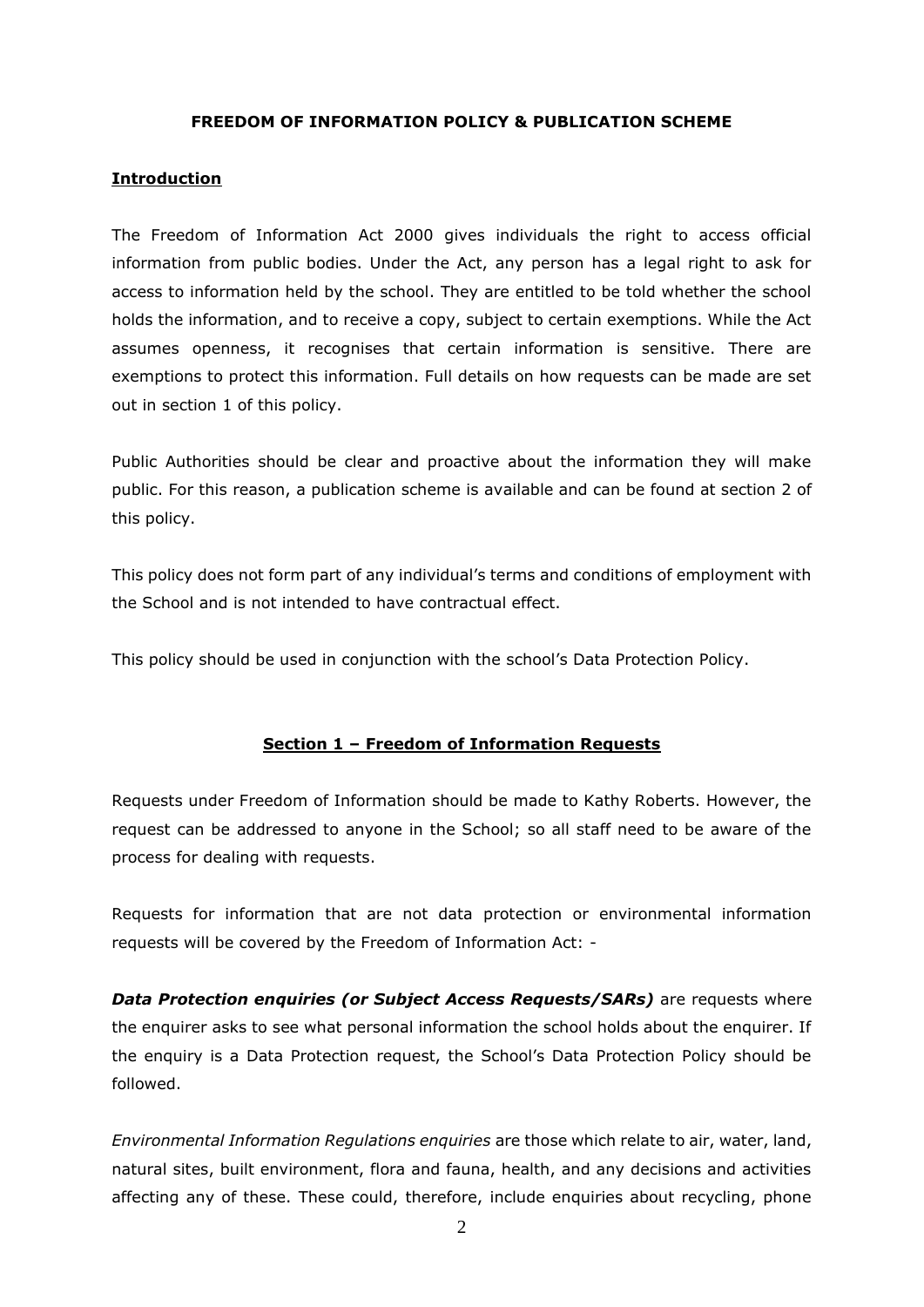masts, school playing fields, car parking etc. If the enquiry is about environmental information, follow the guidance on the Department for Environment, Food and Rural Affairs (DEFRA) website.

Freedom of Information requests *must* be made in writing, (including email), and should include the enquirer's name, correspondence address (email addresses are allowed), and state what information they require. There must be enough information in the request to be able to identify and locate the information. If this information is covered by one of the other pieces of legislation (as referred to above), they will be dealt with under the relevant policy/procedure related to that request.

If the request is ambiguous and/or the School require further information in order to deal with your request, the School will request this further information directly from the individual making the request. Please note that the School do not have to deal with the request until the further information is received. Therefore, the time limit starts from the date that the School receives all information required in order to deal with the request.

The requester does not have to mention the Act, nor do they have to say why they want the information. There is a duty to respond to all requests, telling the enquirer whether or not the information is held, and supplying any information that is held, except where exemptions apply. There is a time limit of 20 school days (i.e. excluding school holidays) for responding to the request.

## **Information**

Provided all requirements are met for a valid request to be made, the School will provide the information that it holds (unless an exemption applies).

*Holding* information means information relating to the business of the school:

- That the school has created; or
- That the school has received from another body or person; or
- Held by another body on the school's behalf.

Information means both hard copy and digital information, including email.

If the information is held by another public authority, such as the Local Authority, first check with them they hold it, then transfer the request to them. If this applies, the School will notify the enquirer that they do not hold the information and to whom they have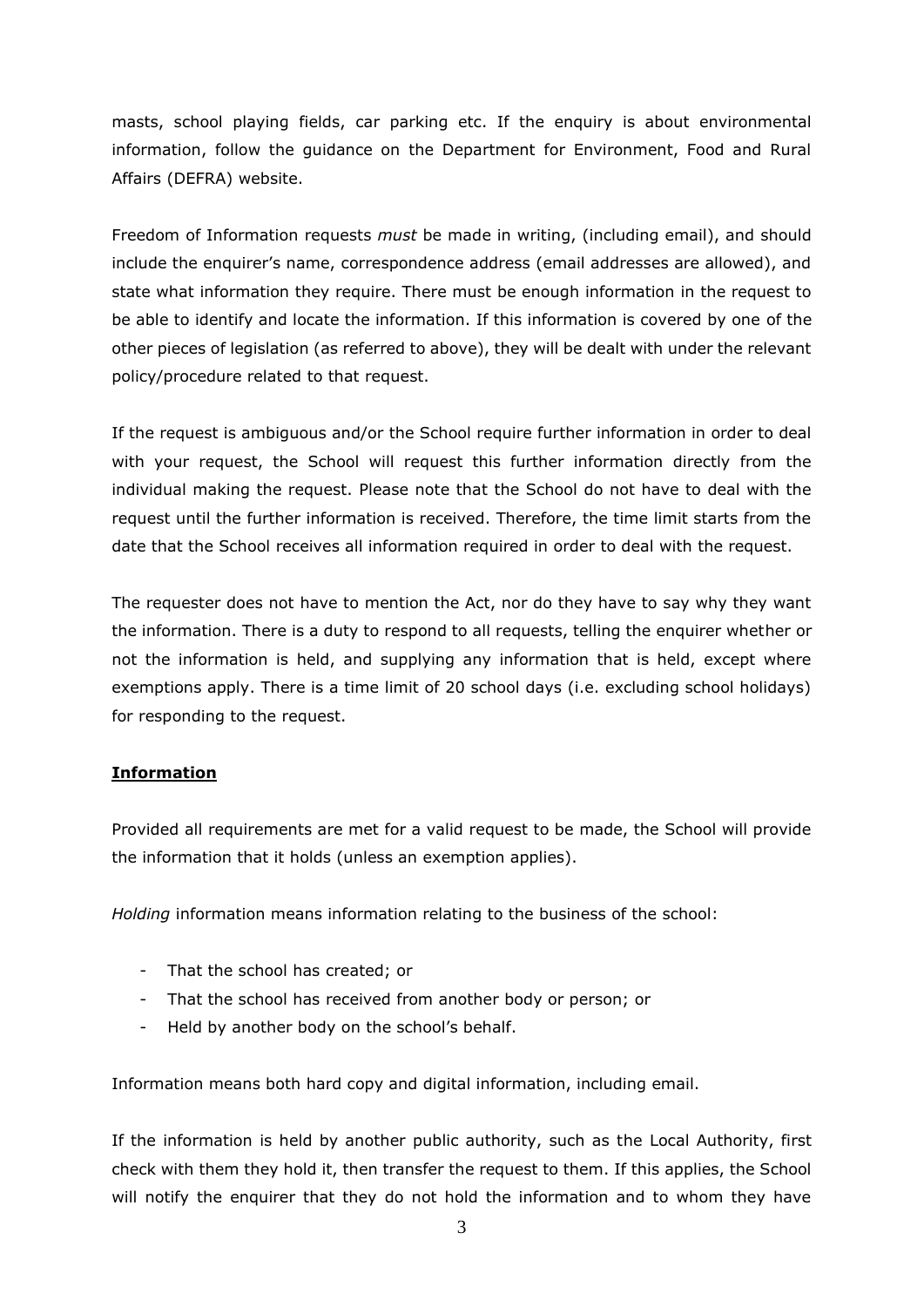transferred the request. The School will continue to answer any parts of the enquiry in respect of information it does hold.

When the School does not hold the information, it has *no duty to create or acquire it* just to answer the enquiry; although a reasonable search will be made before confirming whether the School has the information requested.

If the information requested is already in the public domain, for instance, through the Publication Scheme or on the School's website, the School will direct the enquirer to the information and explain how to access it.

The requester has the right to be told if the information requested is held by the School (subject to any of the exemptions). This obligation is known as the school's *duty to confirm or deny* that it holds the information. However, the school does not have to confirm or deny if: -

- The exemption is an absolute exemption; or
- In the case of qualified exemptions, confirming or denying would itself disclose exempted information.

#### **Vexatious Requests**

There is no obligation on the School to comply with vexatious requests. A vexatious request is one which is designed to cause inconvenience, harassment or expense rather than to obtain information, and would require a substantial diversion of resources or would otherwise undermine the work of the school. However, this does not provide an excuse for bad records management.

In addition, the School do not have to comply with repeated identical or substantially similar requests from the same applicant unless a reasonable interval has elapsed between requests.

#### **Fees**

The School may charge the requester a fee for providing the requested information. This will be dependent on whether the staffing costs in complying with the request exceeds the threshold. The threshold is currently £450 with staff costs calculated at a fixed rate of £25 per hour (therefore 18 hours' work is required before the threshold is reached).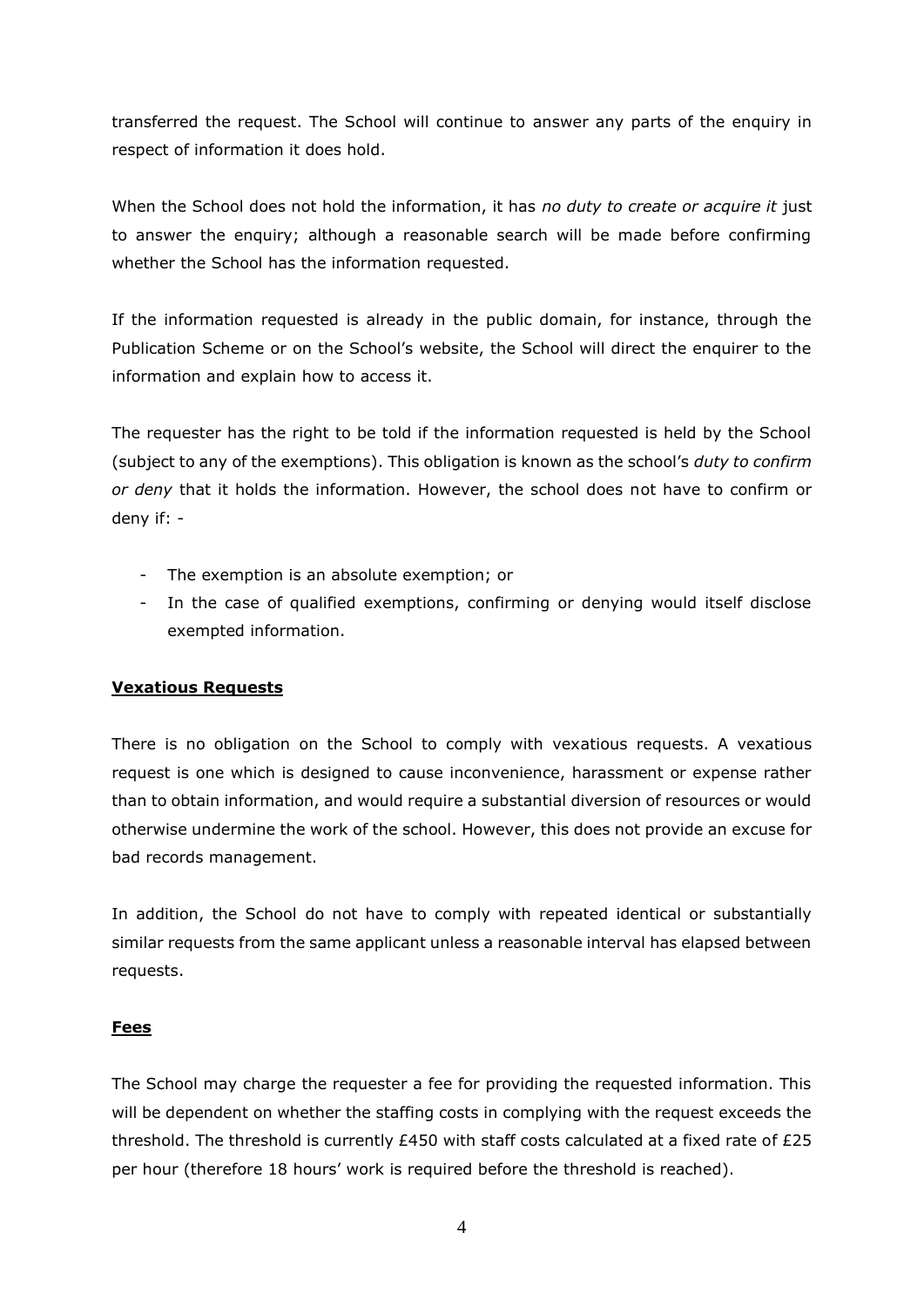If a request would cost less than the threshold, then the school can only charge for the cost of informing the applicant whether the information is held, and communicating the information to the applicant (e.g. photocopying, printing and postage costs).

When calculating costs/threshold, the School can take account of the staff costs/time in determining whether the information is held by the School, locating and retrieving the information, and extracting the information from other documents. The School will not take account of the costs involved with considering whether information is exempt under the Act.

If a request would cost more than the appropriate limit,  $(E450)$  the school can turn the request down, answer and charge a fee or answer and waive the fee.

If the School are going to charge they will send the enquirer a fees notice. The School do not have to comply with the request until the fee has been paid. More details on fees can be found on the ICO website.

If planning to turn down a request for cost reasons, or charge a high fee, you should contact the applicant in advance to discuss whether they would prefer the scope of the request to be modified so that, for example, it would cost less than the appropriate limit.

Where two or more requests are made to the School by different people who appear to be acting together or as part of a campaign the estimated cost of complying with any of the requests may be taken to be the estimated total cost of complying with them all.

#### **Time Limits**

Compliance with a request must be prompt and within the time limit of 20 school days (this does not include the school holidays or weekends) or 60 working days if this is shorter. Failure to comply could result in a complaint by the requester to the Information Commissioner's Office. The response time starts from the date the request is received. Therefore, it is twenty school days from the date of receipt including the day that the request was received on (unless it was received on a weekend or bank holiday, in which case the time limit starts from the next working day).

Where the School has asked the enquirer for more information to enable it to answer, the 20 school days start time begins when this further information has been received.

If some information is exempt this will be detailed in the School's response.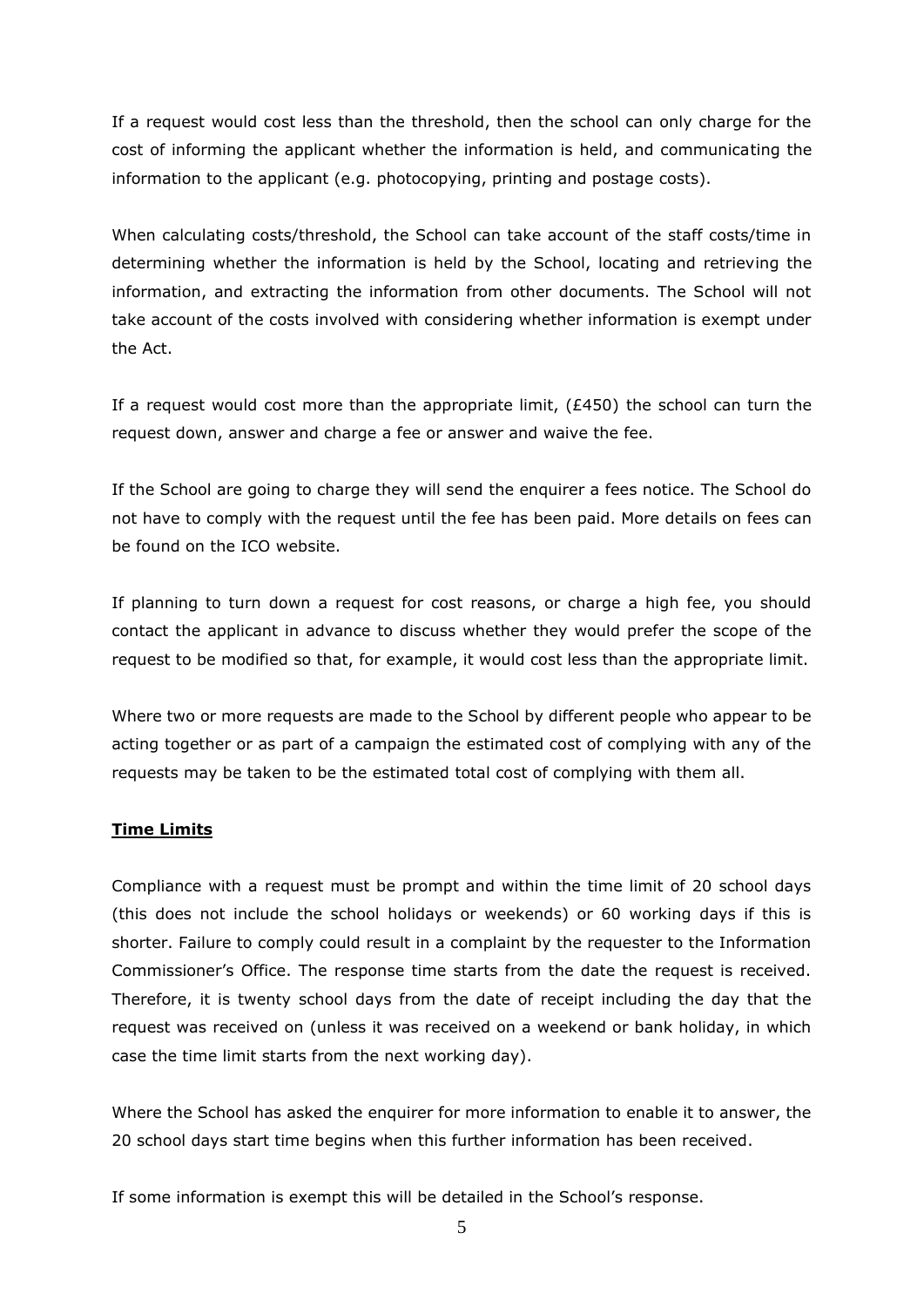If a qualified exemption applies and the School need more time to consider the public interest test, the School will reply in 20 school days stating that an exemption applies but include an estimate of the date by which a decision on the public interest test will be made. This should be within a "reasonable" time.

Where the School has notified the enquirer that a charge is to be made, the time period stops until payment is received.

## **Third Party Data**

Consultation of third parties may be required if their interests could be affected by release of the information requested, and any such consultation may influence the decision.

Consultation will be necessary where:

- Disclosure of information may affect the legal rights of a third party, such as the right to have certain information treated in confidence or rights under Article 8 of the European Convention on Human Rights;
- The views of the third party may assist the School to determine if information is exempt from disclosure; or
- The views of the third party may assist the School to determine the public interest test.

Personal information requested by third parties is also exempt under this policy where release of that information would breach the Data Protection Act. If a request is made for a document (e.g. Governing Body minutes) which contains personal information whose release to a third party would breach the Data Protection Act, the document may be issued by blanking out the relevant personal information as set out in the redaction procedure.

#### **Exemptions**

The presumption of the Freedom of Information Act is that the School will disclose information unless the Act provides a specific reason to withhold it. The Act recognises the need to preserve confidentiality and protect sensitive material in certain circumstances.

The School may refuse all/part of a request, if one of the following applies: -

1) There is an exemption to disclosure within the act;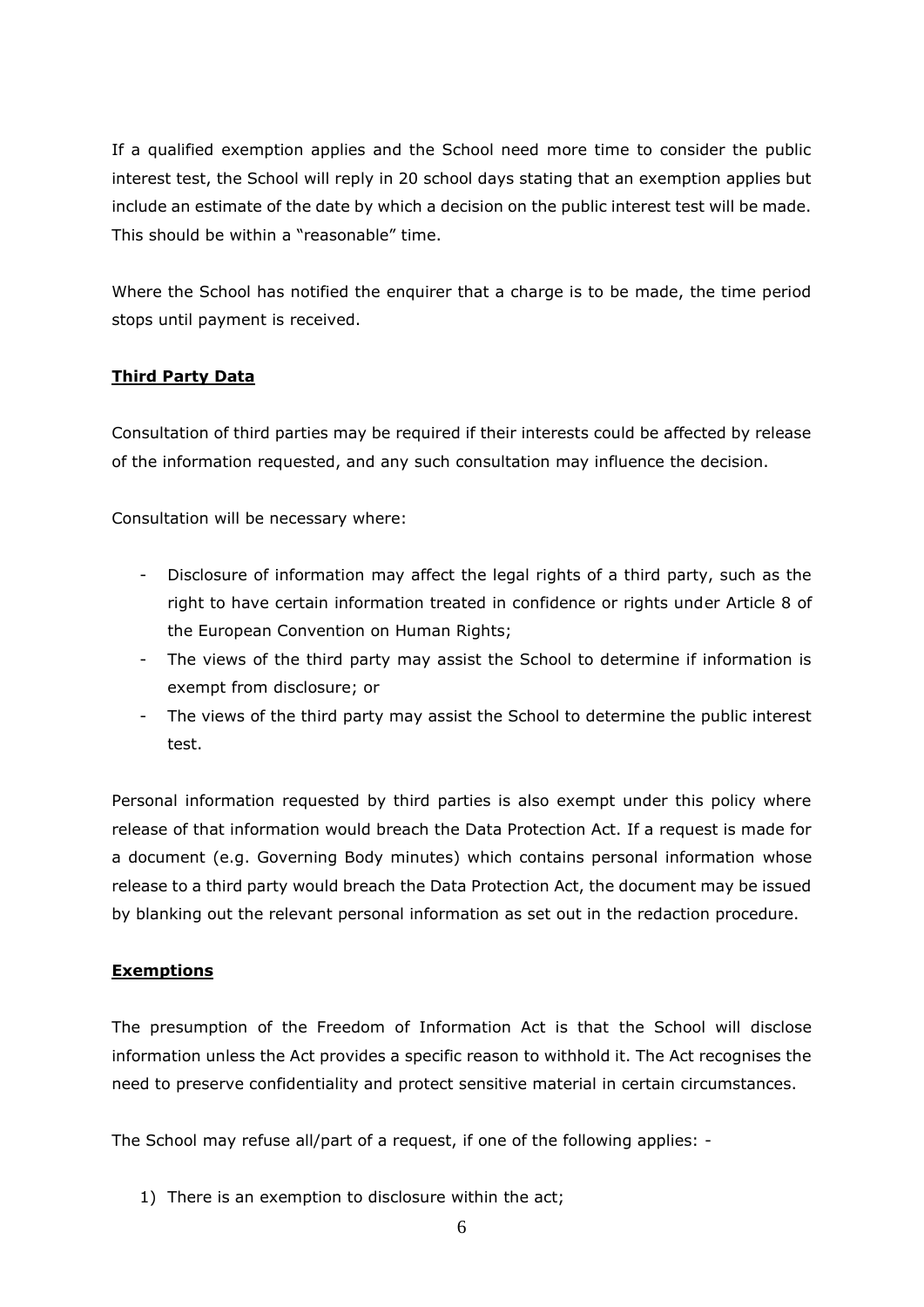- 2) The information sought is not held;
- 3) The request is considered vexatious or repeated; or
- 4) The cost of compliance exceeds the threshold.

A series of exemptions are set out in the Act which allow the withholding of information in relation to an enquiry. Some are very specialised in their application (such as national security) and would not usually be relevant to schools.

There are two general categories of exemptions: -

- **1) Absolute**: where there is no requirement to confirm or deny that the information is held, disclose the information or consider the public interest; and
- **2) Qualified**: where, even if an exemption applies, there is a duty to consider the public interest in disclosing information.

## **Absolute Exemptions**

There are eight absolute exemptions set out in the Act. However, the following are the only absolute exemptions which will apply to the School: -

- Information accessible to the enquirer by other means (for example by way of the School's Publication Scheme);
- National Security/Court Records;
- Personal information (i.e. information which would be covered by the Data Protection Act);
- Information provided in confidence.

If an absolute exemption exists, it means that disclosure is not required by the Act. However, a decision could be taken to ignore the exemption and release the information taking into account all the facts of the case if it is felt necessary to do so.

#### **Qualified Exemptions**

If one of the below exemptions apply (i.e. a qualified disclosure), there is also a duty to consider the public interest in confirming or denying that the information exists and in disclosing information.

The qualified exemptions under the Act which would be applicable to the School are: -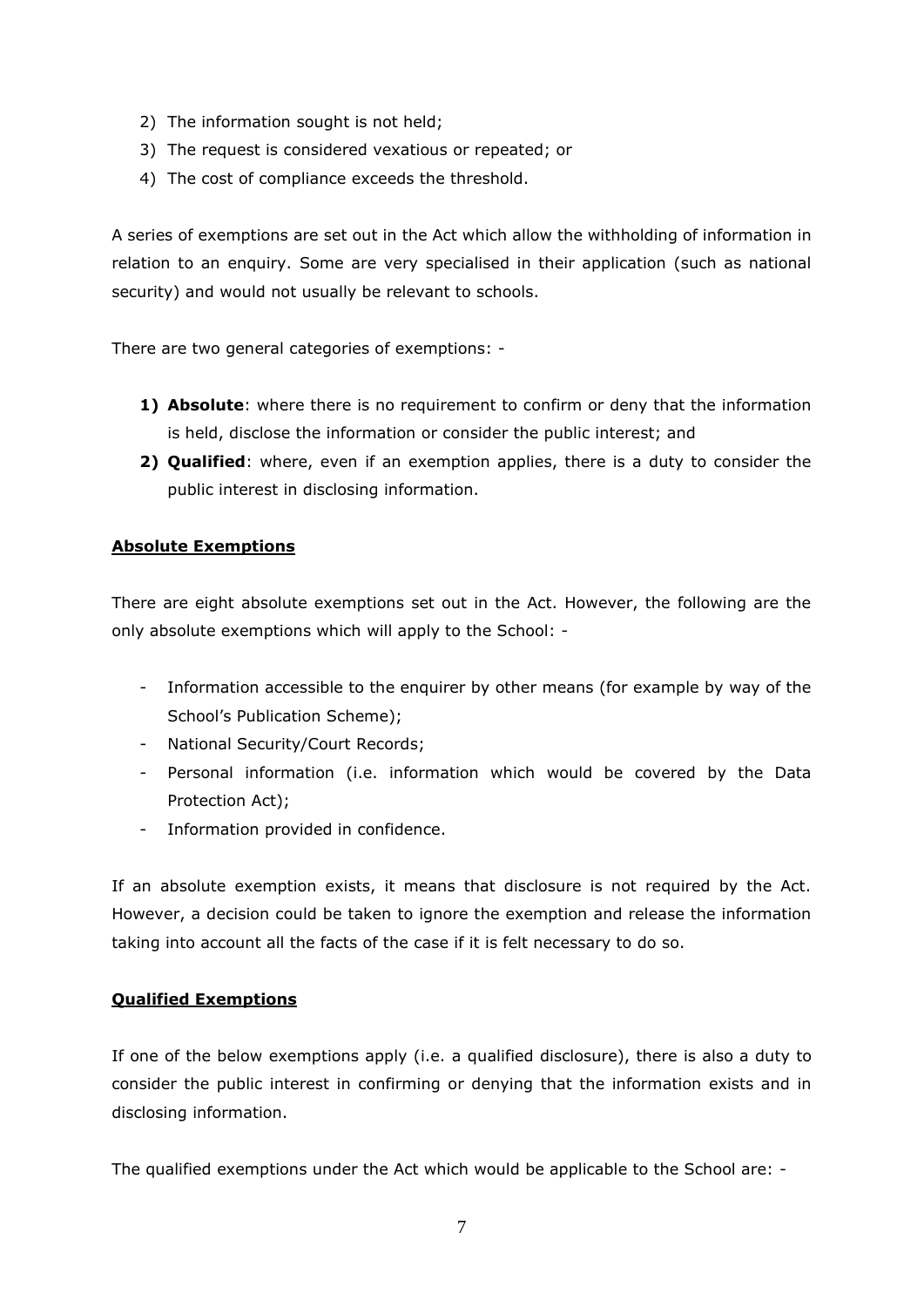- Information requested is intended for future publication (and it is reasonable in all the circumstances for the requester to wait until such time that the information is actually published);
- Reasons of National Security;
- Government/International Relations;
- Release of the information is likely to prejudice any actual or potential legal action or formal investigation involving the School;
- Law enforcement (i.e. if disclosure would prejudice the prevention or detection of crime, the prosecution of offenders or the administration of justice);
- Release of the information would prejudice the ability of the School to carry out an effective audit of its accounts, resources and functions;
- For Health and Safety purposes;
- Information requested is Environmental information;
- Information requested is subject to Legal professional privilege; and
- For *Commercial Interest* reasons.

Where the potential exemption is a qualified exemption, the School will consider the public interest test to identify if the public interest in applying the exemption outweighs the public interest in disclosing it.

In all cases, before writing to the enquirer, the person given responsibility by the School for dealing with the request will need to ensure that the case has been properly considered, and that the reasons for refusal, or public interest test refusal, are sound.

## **Refusal**

If it is decided to refuse a request, the School will send a refusals notice, which must contain

- The fact that the responsible person cannot provide the information asked for;
- Which exemption(s) apply;
- Why the exemption(s) apply to this enquiry (if it is not self-evident);
- Reasons for refusal; and
- The School's complaints procedure.

For monitoring purposes and in case of an appeal against a decision not to release the information or an investigation by the Information Commissioner, the responsible person must keep a record of all enquiries where all or part of the requested information is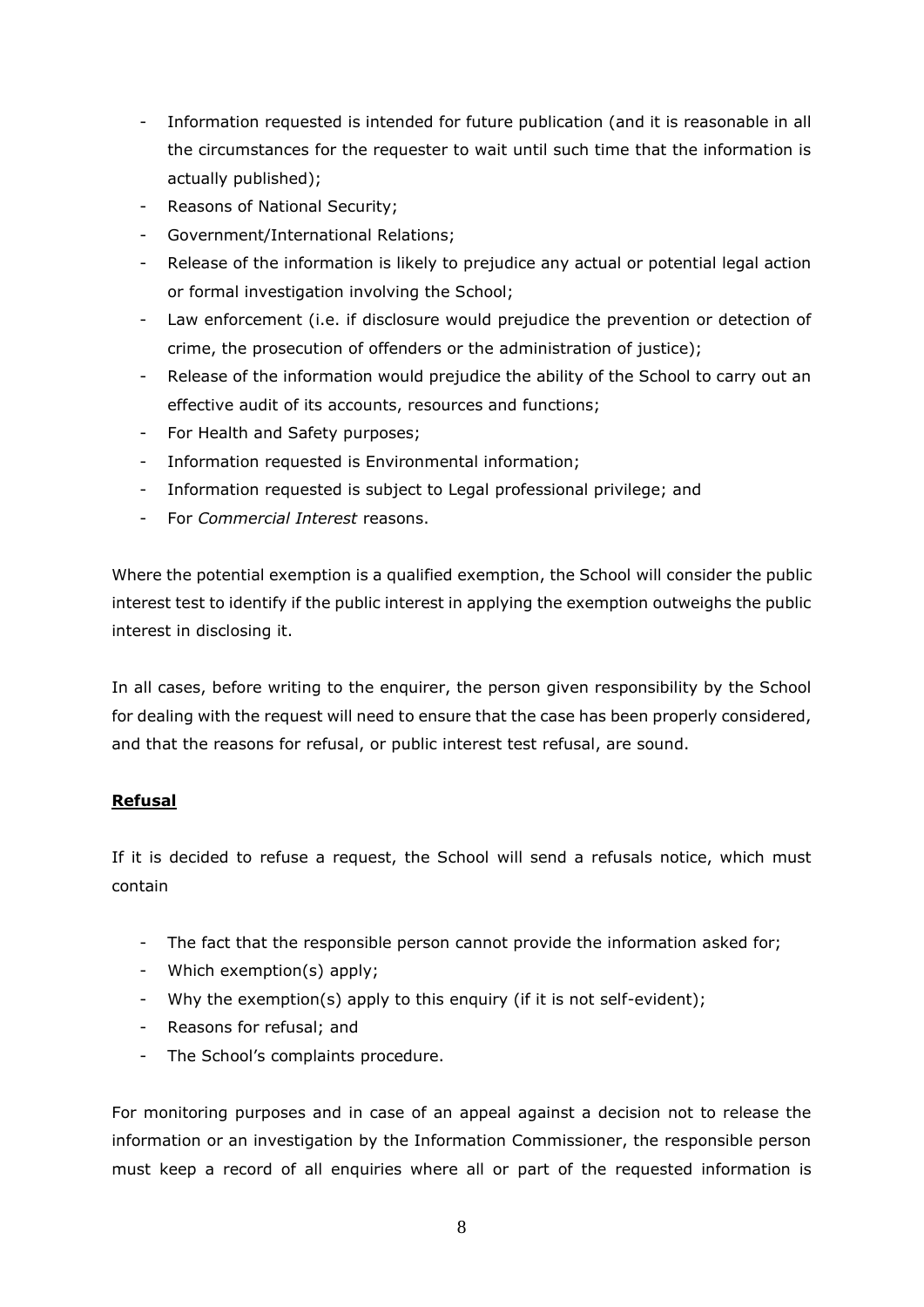withheld and exemptions are claimed. The record must include the reasons for the decision to withhold the information.

# **Section 2 - Freedom of Information Publication Scheme**

## **Introduction**

This publication scheme follows a model approved by the Information Commissioners Office.

This scheme is not a list of individual publications but rather a description of the classes of types of information that we are committed to publishing. This list is not an exhaustive list of all of the types of information that we publish. We try to proactively publish as much information as we can where the information would have a wider public interest.

This scheme does not include information that we consider to be sensitive, such as personal information, information prevented from disclosure by law or information about security matters.

## **Classes of Information**

There are six classes of information that we hold: -

- Who we are and what we do
- What we spend and how we spend it
- What our priorities are and how we are doing
- How we make decisions
- Our policies and procedures
- The services we offer

#### **Making Information Available**

Information will generally be made available on the school website. Where it is not possible to include this information on the school website, or when an individual does not wish to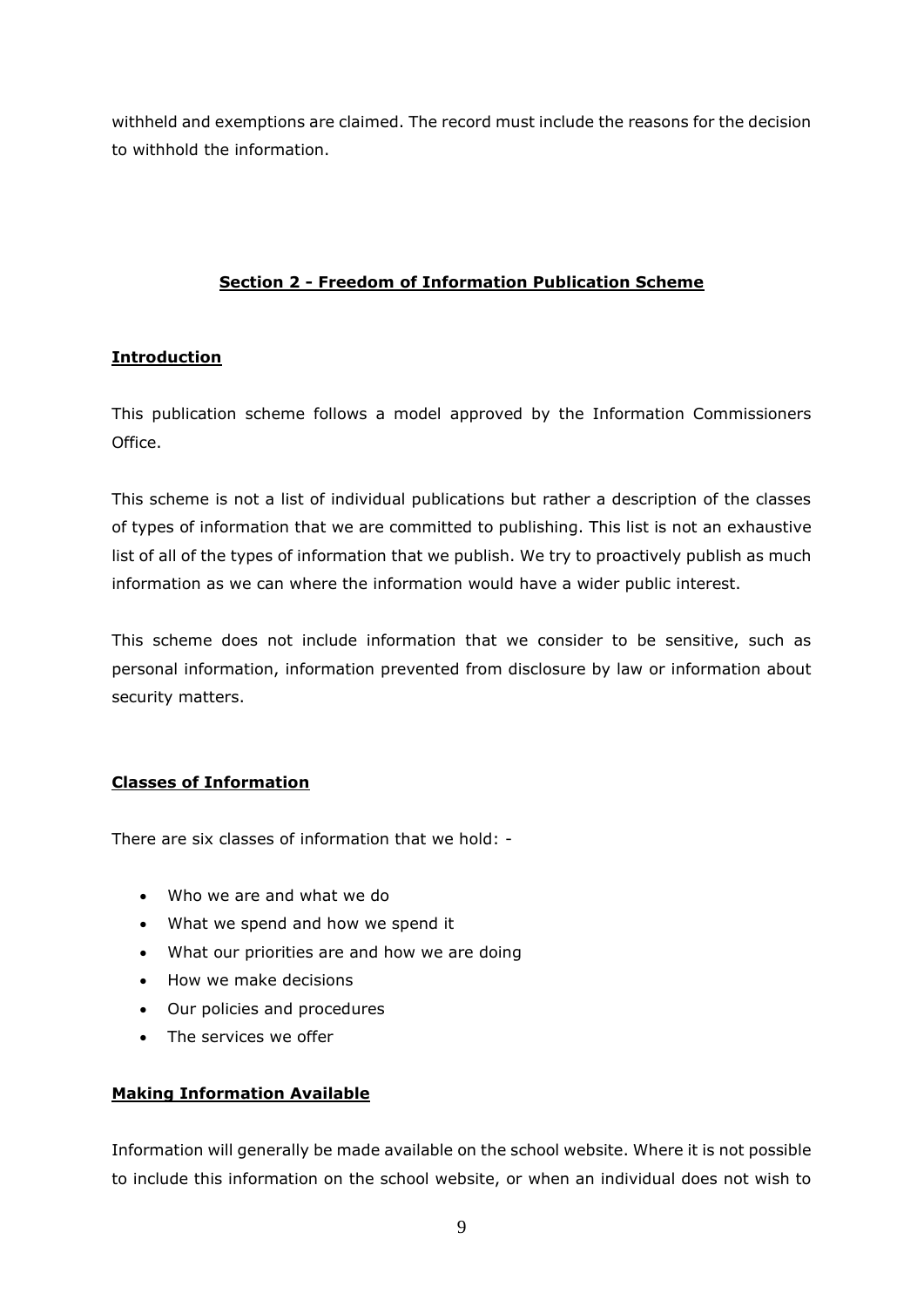access the information by the website the school will indicate how information can be obtained by other means and provide it by those means. This may be detailed in response to a request or within the scheme itself. This will usually be by way of a paper copy.

In some exceptional circumstances, some information may be available only by viewing in person. Where this manner is specified, contact details will be provided. An appointment to view the information will be arranged within a reasonable timescale.

Information will be provided in the language in which it is held or in such other language that is legally required. Where we are legally required to translate any information, we shall do so.

## **Charges for Information Published Under this Scheme**

The school may charge individuals for information published under this scheme. The purpose of this scheme is to make the maximum amount of information readily available at the minimum inconvenience and cost to the public. Charges made by the school for routinely published material will be justified and transparent and kept to a minimum. Material which is published and accessed on the website will be provided free of charge. Charges may be made for information subject to a charging regime specified by law. Charges will be made to cover:

- Photocopying;
- Postage and Packaging; &
- The costs directly incurred as a result of viewing information.

Single copies of information requested which are covered by the publication scheme will be provided free unless otherwise stated within the scheme. If the request involved a large amount of photocopying, printing or postage, then this may be at a cost. If this is the case we will let you know as well as let you know the cost before fulfilling your request.

#### **How to request information**

If you require a paper version of any of the documents within the scheme, please contact the school using the contact details below. Telephone: 0151 477 8450 Email: knowsleycentral@knowsley.gov.uk Address: Knowsley Central School, Mossbrow Road, Huyton, Liverpool, L36 7SY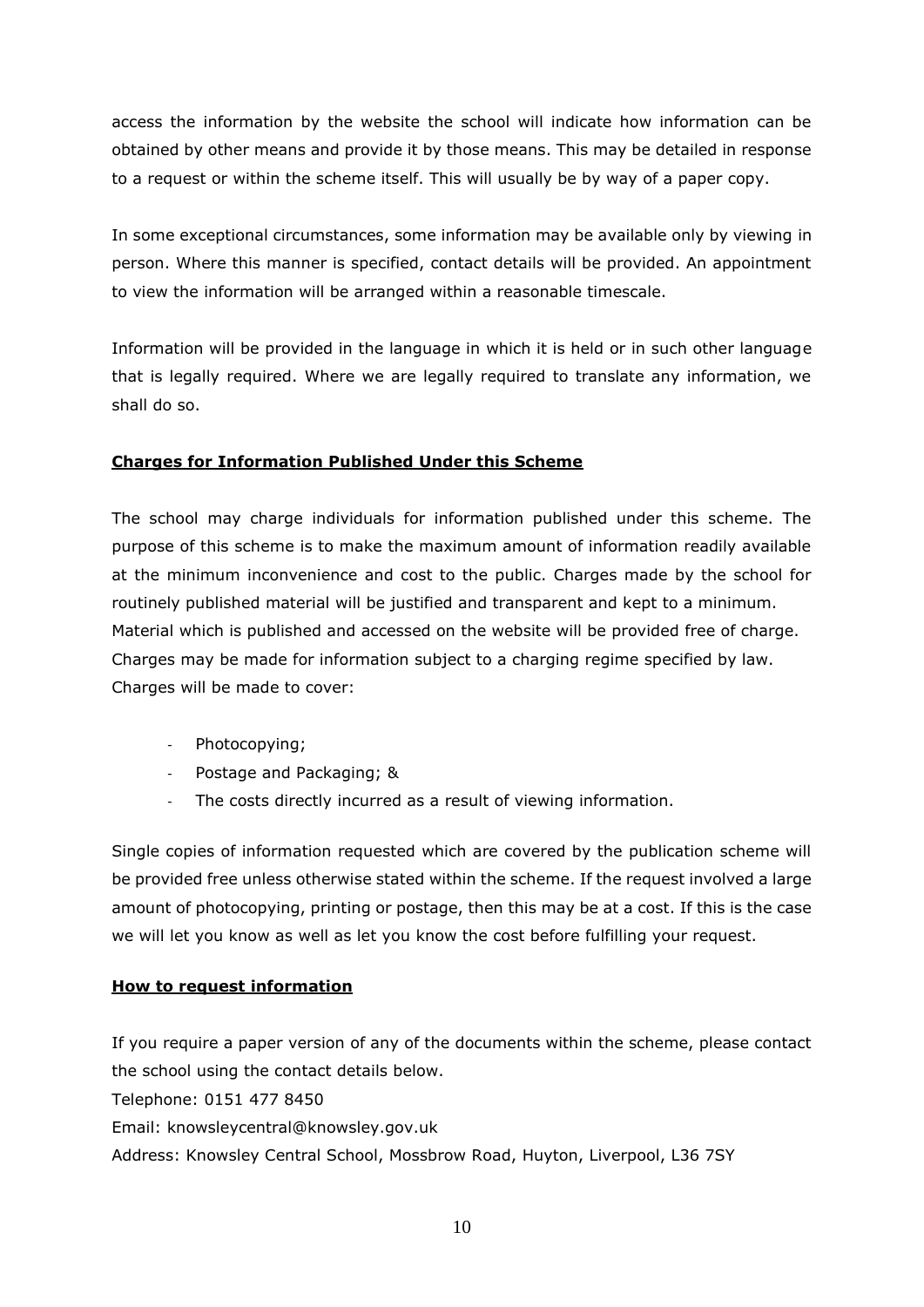Please mark all correspondence *Publication Scheme Request* in order to help us process your request quickly. If the information you are looking for isn't available via the scheme, you can still contact the school to ask if we have this information.

# **The Publication Schedule**

| Who we are and what<br>we do                  | <b>Description</b>                                                                                                                                                                                                                                                                                                                                                                                                                                                                                                                                                                                                                                                                                                                                                                                                                                                                                                                                                                                                                                                                                                                                                                                                                                                                                                                                                                                                                                                                                                                                                                                                                                                                                                                                                                                              |
|-----------------------------------------------|-----------------------------------------------------------------------------------------------------------------------------------------------------------------------------------------------------------------------------------------------------------------------------------------------------------------------------------------------------------------------------------------------------------------------------------------------------------------------------------------------------------------------------------------------------------------------------------------------------------------------------------------------------------------------------------------------------------------------------------------------------------------------------------------------------------------------------------------------------------------------------------------------------------------------------------------------------------------------------------------------------------------------------------------------------------------------------------------------------------------------------------------------------------------------------------------------------------------------------------------------------------------------------------------------------------------------------------------------------------------------------------------------------------------------------------------------------------------------------------------------------------------------------------------------------------------------------------------------------------------------------------------------------------------------------------------------------------------------------------------------------------------------------------------------------------------|
|                                               |                                                                                                                                                                                                                                                                                                                                                                                                                                                                                                                                                                                                                                                                                                                                                                                                                                                                                                                                                                                                                                                                                                                                                                                                                                                                                                                                                                                                                                                                                                                                                                                                                                                                                                                                                                                                                 |
| Information relating to the<br>Governing Body | Information contained in official governing body documents<br>including the governor's annual report: -<br>Who is who<br>Basis of governors' appointment<br>The manner in which the governing body is<br>constituted<br>Category of the school<br>٠<br>A statement on progress in implementing the action<br>$\bullet$<br>plan drawn up following an inspection<br>Agreed minutes from governors' board and<br>$\bullet$<br>committee meetings<br>A financial statement $-$ including gifts made to the<br>$\bullet$<br>school and amounts paid to the governors for<br>expenses<br>Information about the implementation of the<br>$\bullet$<br>governing body's policy on pupils with special<br>educational needs and any changes to the policy<br>during the last year<br>A description of arrangements for the admission of<br>$\bullet$<br>pupils with disabilities, including details of the steps<br>to prevent disabled students being treated less<br>favourably than other pupils, details of existing<br>facilities to assist access to the school by pupils with<br>disabilities, the accessibility plan covering future<br>policies for increasing access by those with<br>disabilities to the school<br>A statement of policy on whole staff development<br>$\bullet$<br>identifying how teacher's professional development<br>impacts on teaching and learning.<br>Number of pupils on roll and rates of pupils<br>authorised and unauthorised absence<br>National curriculum assessment results for<br>appropriate key stages with national summary<br>figures<br>Instruments of government, including the date it<br>takes effect<br>The term of office of each category of governor if it<br>lasts less than 4 years and the name of anybody<br>entitled to appoint any category of governor. |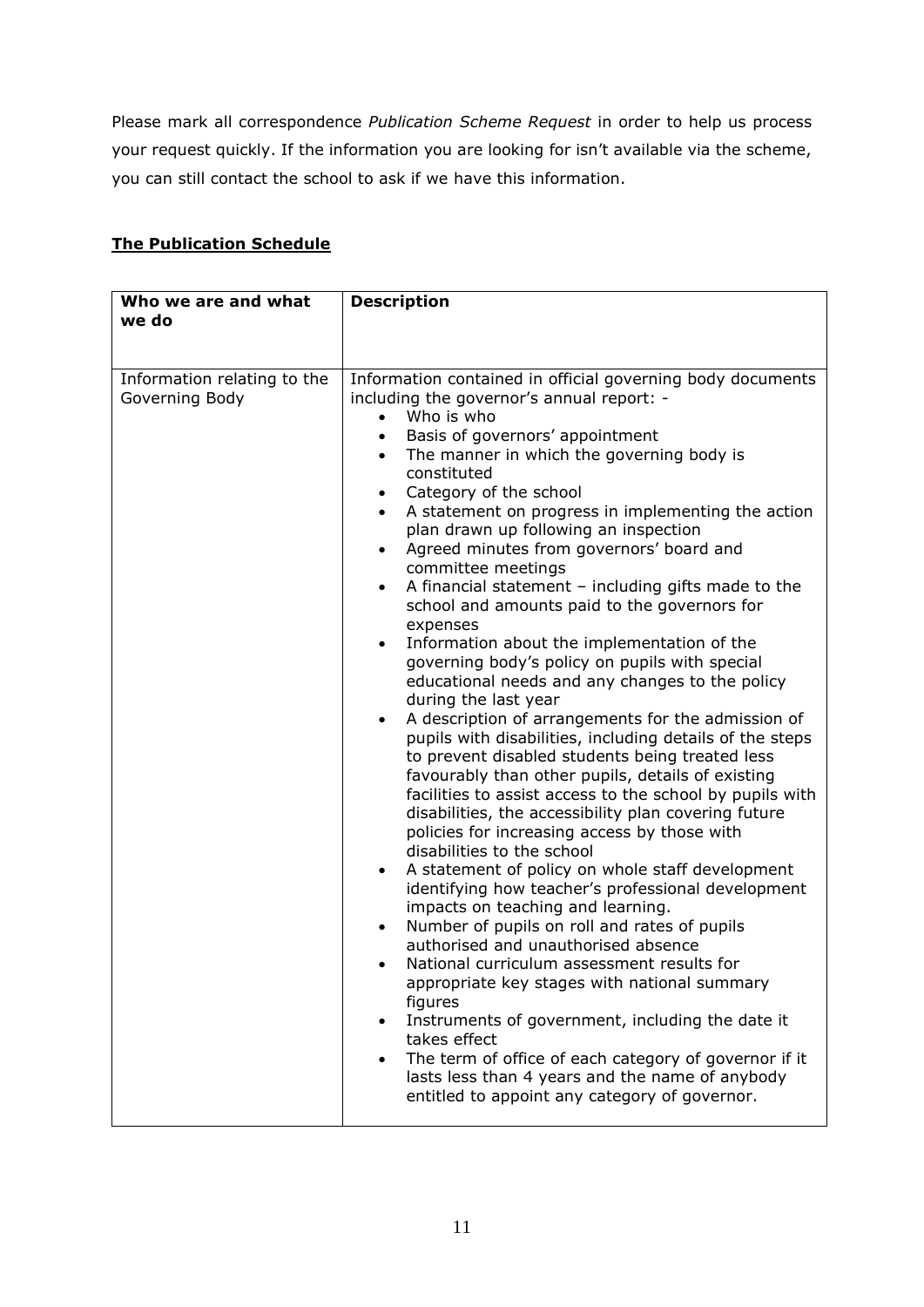| School prospectus | The name, address, website and telephone number<br>$\bullet$<br>of the school and the type of school<br>The name of the school Headteacher<br>$\bullet$<br>The school's staffing structure<br>$\bullet$<br>• Information about the school's policy on providing<br>for pupils with special educational needs<br>Statement on the schools aims and values<br>$\bullet$<br>Information on the school policy on admissions<br>$\bullet$<br>School term dates, times and attendance<br>Uniform<br>$\bullet$<br>Number of pupils on roll and rates of student<br>$\bullet$<br>absence |
|-------------------|----------------------------------------------------------------------------------------------------------------------------------------------------------------------------------------------------------------------------------------------------------------------------------------------------------------------------------------------------------------------------------------------------------------------------------------------------------------------------------------------------------------------------------------------------------------------------------|
|-------------------|----------------------------------------------------------------------------------------------------------------------------------------------------------------------------------------------------------------------------------------------------------------------------------------------------------------------------------------------------------------------------------------------------------------------------------------------------------------------------------------------------------------------------------------------------------------------------------|

| What we spend and how<br>we spend it                                  | <b>Description</b>                                                                                                                                                                                               |
|-----------------------------------------------------------------------|------------------------------------------------------------------------------------------------------------------------------------------------------------------------------------------------------------------|
| Financial statement for the<br>current and previous<br>financial year | Relating to projected and actual income and expenditure,<br>procurement, contracts and financial audit. Includes budget<br>plans, financial statements and financial audit reports                               |
| Details of expenditure                                                | Sets out details of items of expenditure over £5,000<br>including the cost, name of supplier and information about<br>the transaction                                                                            |
| Procurement and contracts                                             | Details of the procurement and contracts the school has<br>entered into or details relating to the organisation who has<br>carried out this process on the school's behalf (for example<br>the local authority). |
| Pay policy                                                            | A copy of the pay policy that the school uses to govern staff<br>pay.                                                                                                                                            |
| Allowances                                                            | Details of allowances and expenses that can be incurred by<br>staff and governors.                                                                                                                               |
| Pupil Premium                                                         | How the school uses pupil premium.                                                                                                                                                                               |
| Utilities and school running<br>expenditure                           | Details of the schools overheads and running costs.                                                                                                                                                              |

| What our priorities are<br>and how we are doing          | <b>Description</b>                                                                                                                                                                                                    |
|----------------------------------------------------------|-----------------------------------------------------------------------------------------------------------------------------------------------------------------------------------------------------------------------|
| Ofsted report                                            | A published report of the outcome of our latest Ofsted<br>inspection.                                                                                                                                                 |
| Performance management<br>Policy                         | Statement of procedures adopted by the governing body<br>relating to the performance management of staff and the<br>annual report of the Headteacher on the effectiveness of<br>appraisal procedures.                 |
| Charging and remissions<br>policies                      | A statement of the school's policy with respect to charges<br>and remissions for any optional extra or board and lodging<br>for which charges are permitted, for example school<br>publication, music tuition, trips. |
| Health and Safety Policy<br>and Risk Assessment          | Statement of general policy with respect to health and<br>safety at work of employees (and others) and the<br>organisation and arrangements for carrying out the policy.                                              |
| Staff Conduct, Discipline<br>and Grievance               | Statement of procedure for regulating conduct and<br>discipline of school staff and procedures by which staff may<br>seek redress for grievance.                                                                      |
| Curriculum circulars and<br><b>Statutory Instruments</b> | Any statutory instruments, departmental circulars and<br>administrative memoranda sent by the Department of                                                                                                           |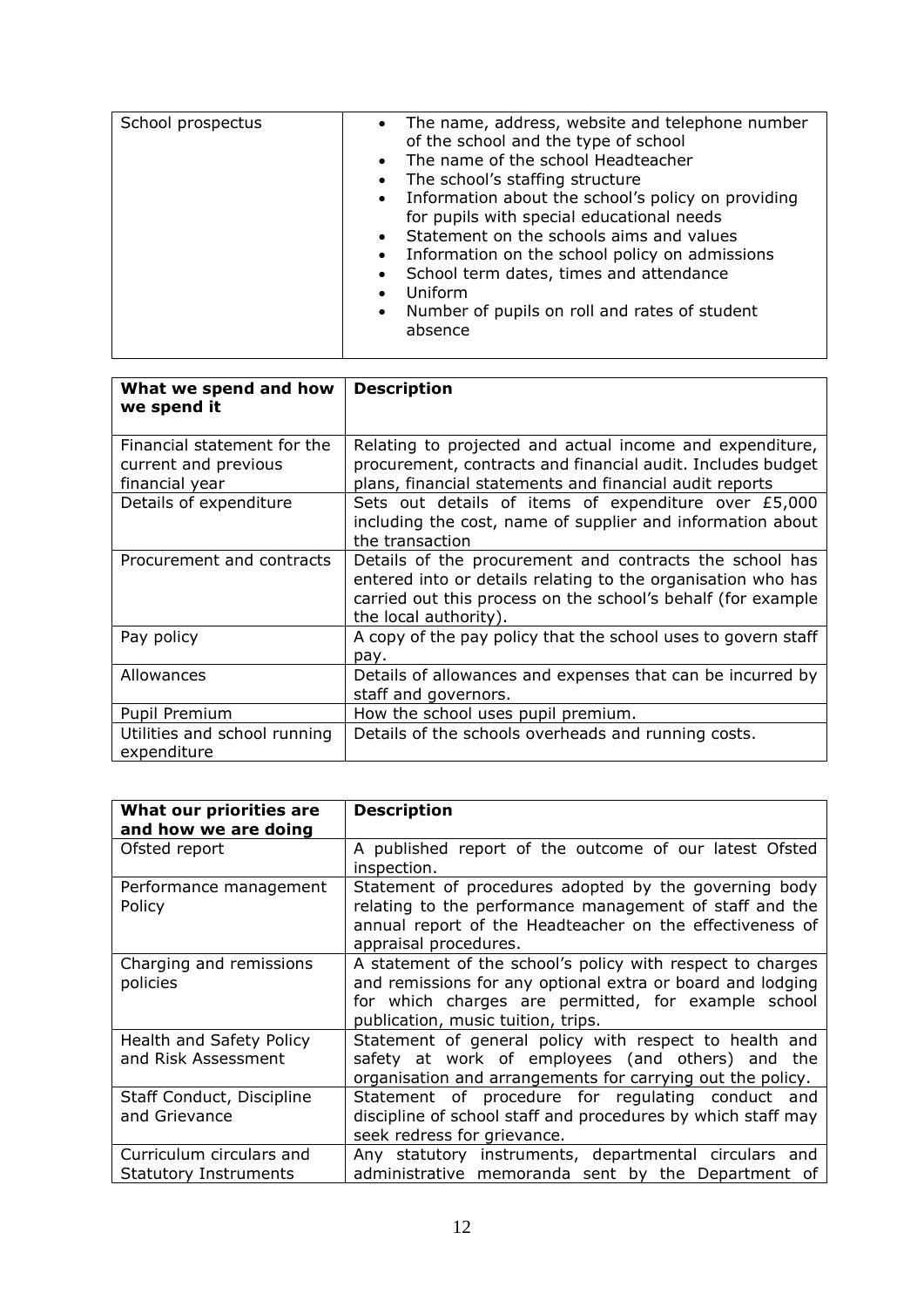| Education to the Headteacher or governing body relating to |
|------------------------------------------------------------|
| the curriculum.                                            |

| <b>How we make decisions</b>                     | <b>Description</b>                                                                                                                                             |
|--------------------------------------------------|----------------------------------------------------------------------------------------------------------------------------------------------------------------|
| Admissions Policy/<br>Decisions (not individual) | This does not include individual decisions. This is a<br>statement of our policy with regards to admissions and how<br>we make decisions regarding admissions. |

| <b>Our policies and</b><br>procedures            | <b>Description</b>                                                                                                                                                                                 |
|--------------------------------------------------|----------------------------------------------------------------------------------------------------------------------------------------------------------------------------------------------------|
| Home-School Agreement                            | Written statements of the school's aims and values, the<br>schools responsibilities, the parental responsibilities the<br>schools expectations of its pupils for example homework<br>arrangements. |
| Curriculum Policy                                | Statement on following the national curriculum subjects,<br>including any syllabus used by the school.                                                                                             |
| <b>Complaints Policy</b>                         | Statement of procedures for dealing with complaints                                                                                                                                                |
| <b>Equality and Diversity</b>                    | Statement on ensuring that the school follows and promotes                                                                                                                                         |
| Policy                                           | equality and diversity.                                                                                                                                                                            |
| Child protection and<br>safeguarding policy      | Statement of policy for safeguarding and promoting welfare<br>of pupils at the school.                                                                                                             |
| Relationships and Sex<br><b>Education Policy</b> | Statement of policy with regard to sex and relationship<br>education                                                                                                                               |
| <b>Inclusion Policy</b>                          | Information about the school's policy on providing for pupils<br>with special educational needs.                                                                                                   |
| <b>Behaviour Policy</b>                          | Statement of general principles on behaviour and discipline<br>and of measures taken by the Headteacher to prevent<br>bullying.                                                                    |

| The services we offer              | <b>Description</b>                                          |
|------------------------------------|-------------------------------------------------------------|
| <b>Extra-curricular Activities</b> | Details of these are contained in our newsletter, leaflets, |
| and out of school clubs            | website                                                     |

# **Complaints and/or Appeals**

Any written (including email) expression of dissatisfaction should be handled through the School's existing complaints procedure. Wherever practicable the review should be handled by someone not involved in the original decision.

The Governing Body should set and publish a target time for determining complaints and information on the success rate in meeting the target. The school should maintain records of all complaints and their outcome.